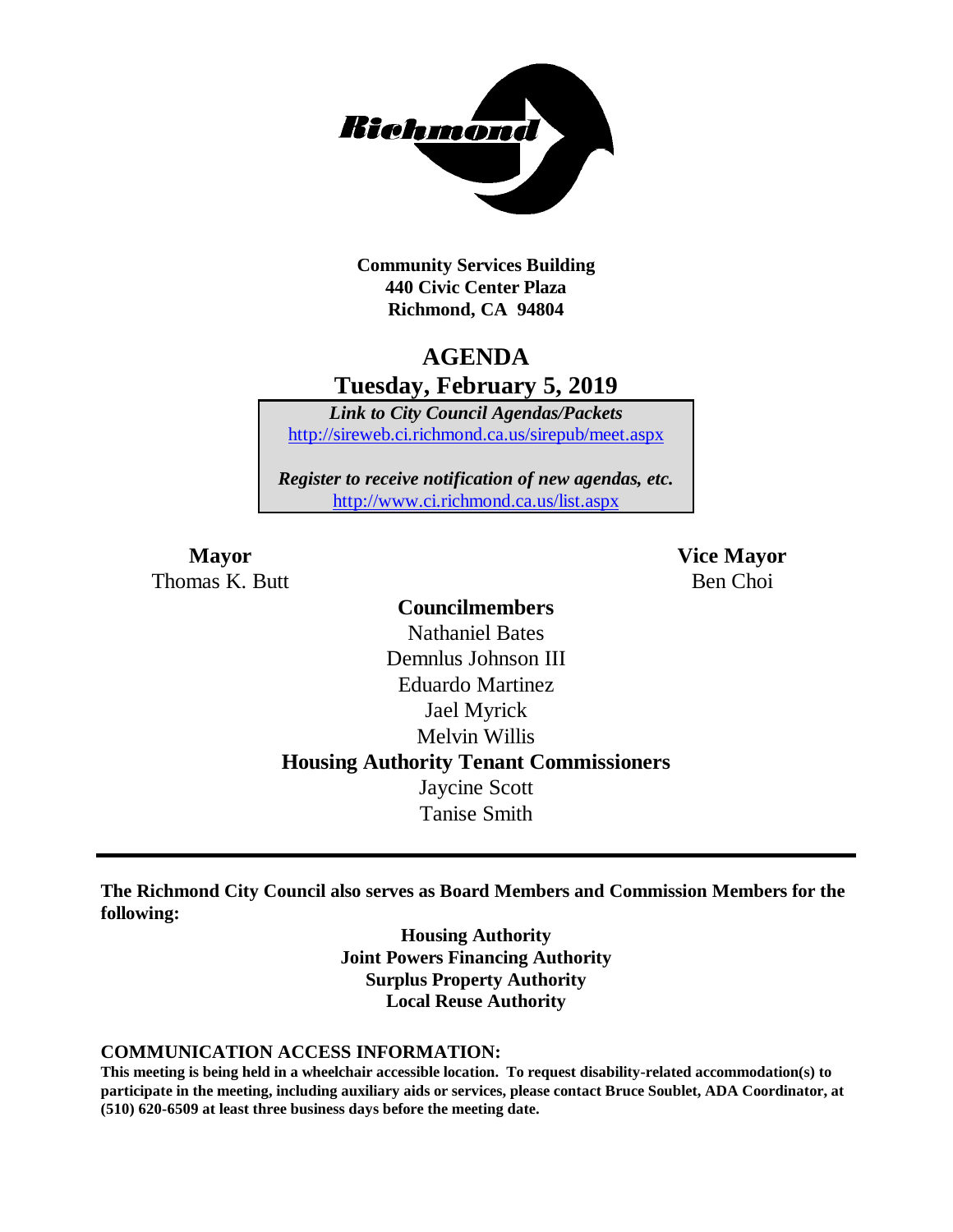# **MEETING PROCEDURES**

The City of Richmond encourages community participation at its City Council meetings and has established procedures that are intended to accommodate public input in a timely and time-sensitive way. As a courtesy to all members of the public who wish to participate in City Council meetings, please observe the following procedures:

**PUBLIC COMMENT ON AGENDA ITEMS:** Anyone who desires to address the City Council on items appearing on the agenda must complete and file a pink speaker's card with the City Clerk **prior** to the City Council's consideration of the item. Once the City Clerk has announced the item, no person shall be permitted to speak on the item other than those persons who have submitted their names to the City Clerk. Your name will be called when the item is announced for discussion. **Each speaker will be allowed up to TWO (2) MINUTES to address the City Council on NON-PUBLIC HEARING items listed on the agenda. Speakers are allowed up to THREE (3) minutes on PUBLIC HEARING items.**

**OPEN FORUM FOR PUBLIC COMMENT:** Individuals who would like to address the City Council on matters not listed on the agenda or on items remaining on the consent calendar may do so under Open Forum. All speakers must complete and file a pink speaker's card with the City Clerk **prior** to the commencement of Open Forum. The amount of time allotted to individual speakers shall be determined based on the number of persons requesting to speak during this item. **The time allocation for each speaker will be as follows:** 15 or fewer speakers, a maximum of 2 minutes; 16 to 24 speakers, a maximum of 1 and one-half minutes; and 25 or more speakers, a maximum of 1 minute.

#### **SPEAKERS ARE REQUESTED TO OCCUPY THE RESERVED SEATS IN THE FRONT ROW BEHIND THE SPEAKER'S PODIUM AS THEIR NAME IS ANNOUNCED BY THE CITY CLERK.**

**CONSENT CALENDAR:** Consent Calendar items are considered routine and will be enacted, approved or adopted by one motion unless a request for removal for discussion or explanation is received from the audience or the City Council. A member of the audience requesting to remove an item from the consent calendar that is sponsored by City staff must first complete a speaker's card and discuss the item with a City staff person who has knowledge of the subject material **prior** to filing the card with the City Clerk and **prior** to the City Council's consideration of Agenda Review. Councilmembers who request to remove an item from the consent calendar must do so during Agenda Review. An item removed from the Consent Calendar may be placed anywhere on the agenda following the City Council's agenda review.

**CONDUCT AT MEETINGS:** Richmond City Council meetings are limited public forums during which the City strives to provide an open, safe atmosphere and promote robust public debate. Members of the public, however, must comply with state law, as well as the City's laws and procedures and may not actually disrupt the orderly conduct of these meetings. The public, for example, may not shout or use amplifying devices, must submit comment cards and speak during their allotted time, may not create a physical disturbance, may not speak on matters unrelated to issues within the jurisdiction of the City Council or the agenda item at hand, and may not cause immediate threats to public safety.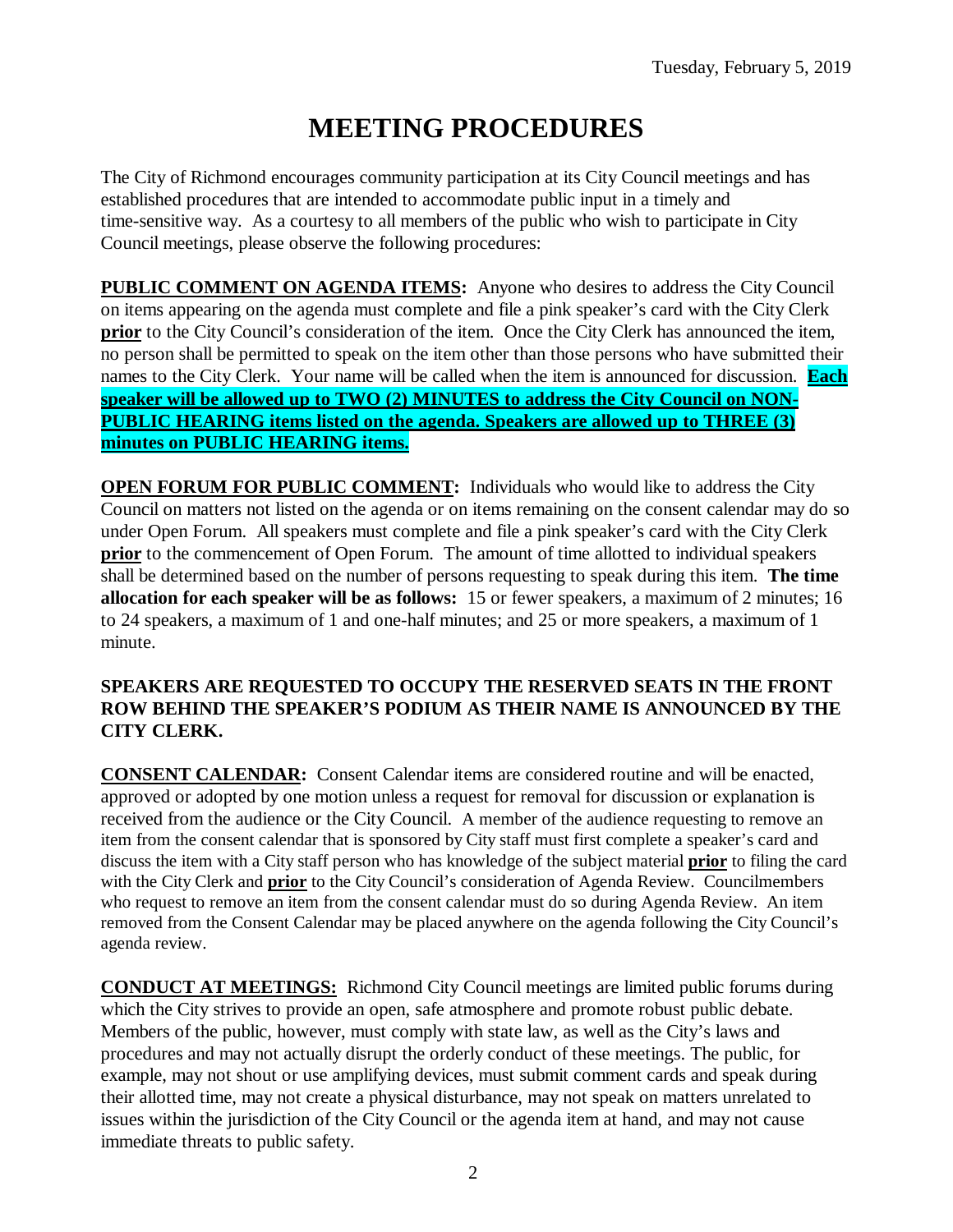**CITY HARASSMENT POLICY:** The City invites public comment and critique about its operations, including comment about the performance of its public officials and employees, at the public meetings of the City Council and boards and commissions. However, discriminatory or harassing comments about or in the presence of City employees, even comments by third parties, may create a hostile work environment, if severe or pervasive. The City prohibits harassment against an applicant, employee, or contractor on the basis of race, religious creed, color, national origin, ancestry, physical disability, medical condition, mental disability, marital status, sex (including pregnancy, childbirth, and related medical conditions), sexual orientation, gender identity, age or veteran status, or any other characteristic protected by federal, state or local law. In order to acknowledge the public's right to comment on City operations at public meetings, which could include comments that violate the City's harassment policy if such comments do not cause an actual disruption under the Council Rules and Procedures, while taking reasonable steps to protect City employees from discrimination and harassment, City Boards and Commissions shall adhere to the following procedures. If any person makes a harassing remark at a public meeting that violates the above City policy prohibiting harassment, the presiding officer of the meeting may, at the conclusion of the speaker's remarks and allotted time: (a) remind the public that the City's Policy Regarding Harassment of its Employees is contained in the written posted agenda; and (b) state that comments in violation of City policy are not condoned by the City and will play no role in City decisions. If any person makes a harassing remark at a public meeting that violates the above City policy, any City employee in the room who is offended by remarks violating the City's policy is excused from attendance at the meeting. No City employee is compelled to remain in attendance where it appears likely that speakers will make further harassing comments. If an employee leaves a City meeting for this reason, the presiding officer may send a designee to notify any offended employee who has left the meeting when those comments are likely concluded so that the employee may return to the meeting. The presiding officer may remind an employee or any council or board or commission member that he or she may leave the meeting if a remark violating the City's harassment policy is made. These procedures supplement the Council Rules and Procedures relating to disruption of orderly conduct at Council meetings.

Any law enforcement officer on duty or whose service is commanded by the presiding officer shall be Sergeant-at-Arms of the Council meetings. He/she, or they, shall carry out all orders and instructions given by the presiding officer for the purpose of maintaining order and decorum at the Council meetings (City Council Rules of Procedure and Order Section III F, RMC Section 2.12.030).

**\*\*\*\*\*\*\*\*\*\*\*\*\*\*\*\*\*\*\*\*\*\*\*\*\*\*\*\*\*\*\*\*\*\*\*\*\*\*\*\*\*\*\*\*\*\*\*\*\*\*\*\*\*\*\*\*\*\***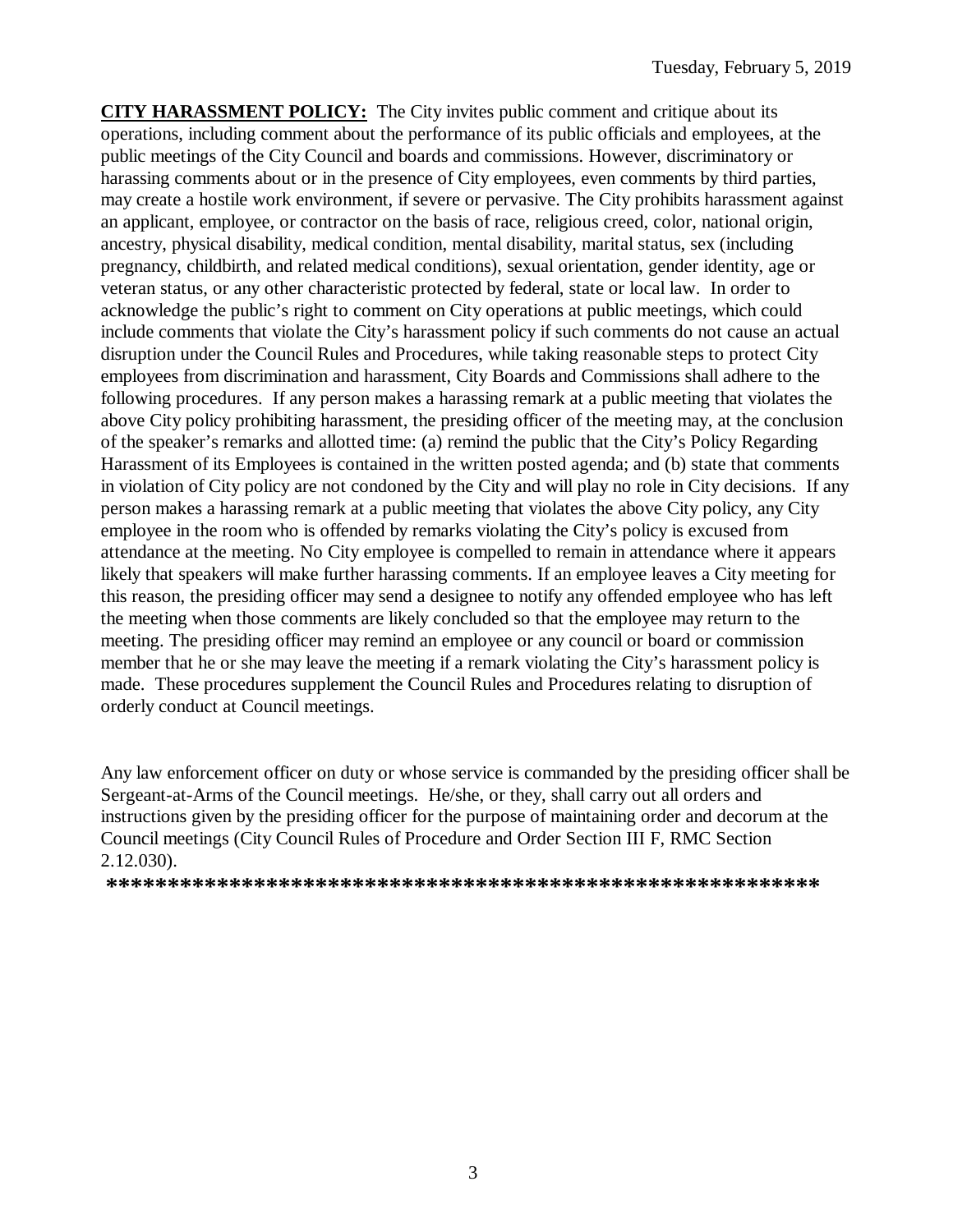# **OPEN SESSION TO HEAR PUBLIC COMMENT BEFORE CLOSED SESSION**

5:30 p.m.

#### **A. ROLL CALL**

#### **B. PUBLIC COMMENT BEFORE CLOSED SESSION**

### **C. ADJOURN TO CLOSED SESSION**

### **CLOSED SESSION**

Shimada Room of the Community Services Building

#### **CITY COUNCIL**

CONFERENCE WITH LEGAL COUNSEL - EXISTING LITIGATION (paragraph (1) of subdivision [d] of Government Code Section 54956.9):

Sims vs. City of Richmond

Richmond Police Officers' Association vs. City of Richmond, Allwyn Brown

LIABILITY CLAIMS -(Government Code Section 54956.9):

Jason Silva vs. City of Richmond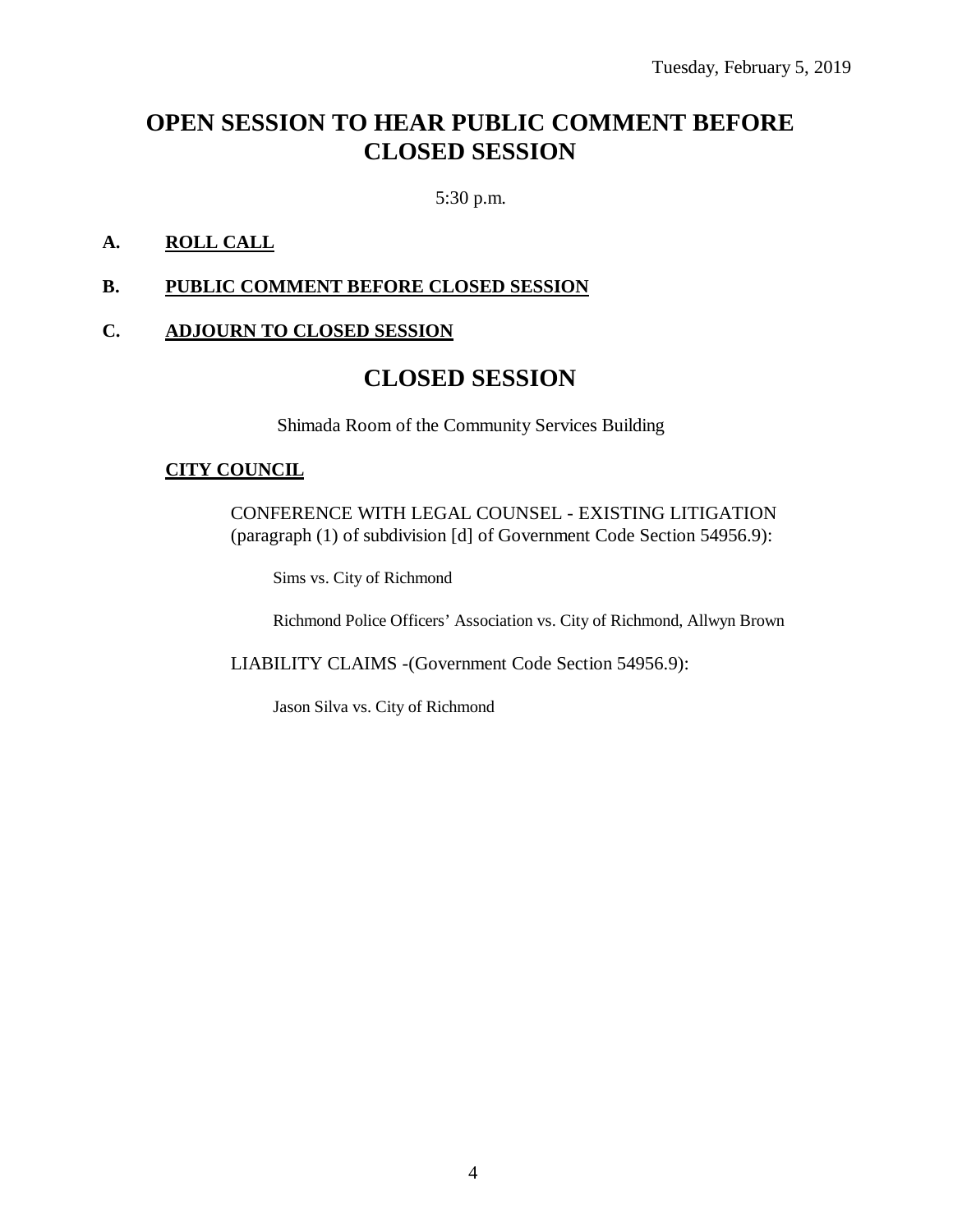# **REGULAR MEETING OF THE RICHMOND HOUSING AUTHORITY**

6:25 p.m.

- **A. PLEDGE TO THE FLAG**
- **B. ROLL CALL**
- **C. STATEMENT OF CONFLICT OF INTEREST**
- **D. OPEN FORUM FOR PUBLIC COMMENT**
- **E. AGENDA REVIEW**

#### **F. REPORT FROM THE EXECUTIVE DIRECTOR**

#### **G. HOUSING AUTHORITY CONSENT CALENDAR**

- **G-1.** ADOPT a resolution approving a contract amendment with Municipal Resource Group to provide professional and technical assistance to the Richmond Housing Authority, increasing the contract amount by \$50,000, for a total amount not to exceed \$355,264, and maintaining the existing term expiring on June 30, 2019 - Richmond Housing Authority (Gabino Arredondo 621-1309).
- **G-2.** APPROVE the minutes of the regular December 4 and special December 18, 2018, Richmond Housing Authority meetings - City Clerk's Office (Pamela Christian 620-6513).

#### **H. HOUSING AUTHORITY AS A WHOLE**

- **H-1.** ADOPT a resolution approving the revised Fiscal Year 2018-19 budget Richmond Housing Authority (Gabino Arredondo/Belinda Warner 620-6704).
- **H-2.** ADOPT a resolution authorizing the transfer of Richmond Housing Authority's Housing Choice Voucher Section 8 Program to the Housing Authority of Contra Costa County - Richmond Housing Authority (Gabino Arredondo 621-1309).

### **I. ADJOURNMENT**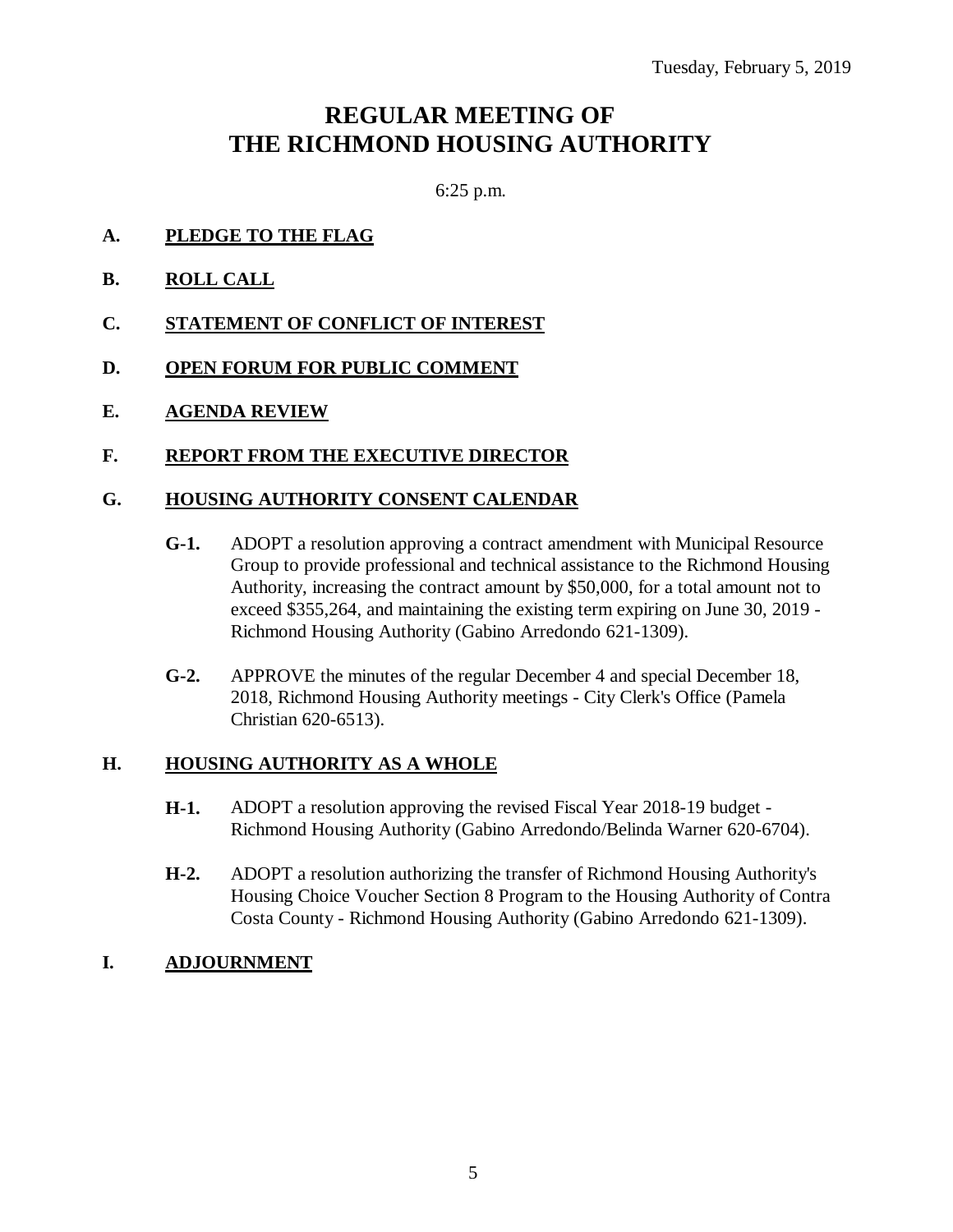# **REGULAR MEETING OF THE RICHMOND CITY COUNCIL**

6:30 p.m.

#### **A. ROLL CALL**

- **B. STATEMENT OF CONFLICT OF INTEREST**
- **C. AGENDA REVIEW**

#### **D. REPORT FROM THE CITY ATTORNEY OF FINAL DECISIONS MADE DURING CLOSED SESSION**

#### **E. REPORT FROM THE CITY MANAGER**

#### **F. OPEN FORUM FOR PUBLIC COMMENT**

#### **G. CITY COUNCIL CONSENT CALENDAR**

- **G-1.** APPROVE a contract with Opticos Design, Inc., in an amount not to exceed \$75,000, through June 30, 2020, to assist staff in the review of projects proposed in the Richmond Bay Specific Plan - Planning and Building Services Department (Lina Velasco 620-6706).
- **G-2.** APPROVE a contract amendment no. 2 with R3 Consulting Group to continue assisting the City in the five-year compliance review of the conditional use permit for the Bulk Materials Processing Center and associated facilities, to increase the contract amount by \$26,884 for a total contract amount not to exceed \$102,884, for a term ending June 30, 2020 - Planning and Building Services Department (Lina Velasco 620-6706).
- **G-3.** RECEIVE the City's Investment and Cash Balance Report for the month of December 2018 – Finance Department (Belinda Warner 620-6740).
- **G-4.** RECEIVE a report on the Richmond Municipal Sewer District for the month of December 2018 – Water Resource Recovery Department (Ryan Smith 620- 5486).
- **G-5.** APPROVE an amendment to the Laborers' Community Service & Training Foundation contract to provide an additional series of Multi-Craft Core Curriculum training classes at the RichmondBUILD Academy. The contract term will be extended through December 31, 2019. The contract will be increased by \$17,600 for a total contract amount not to exceed \$172,600 - Employment and Training Department (Sal Vaca/Fred Lucero 621-1562).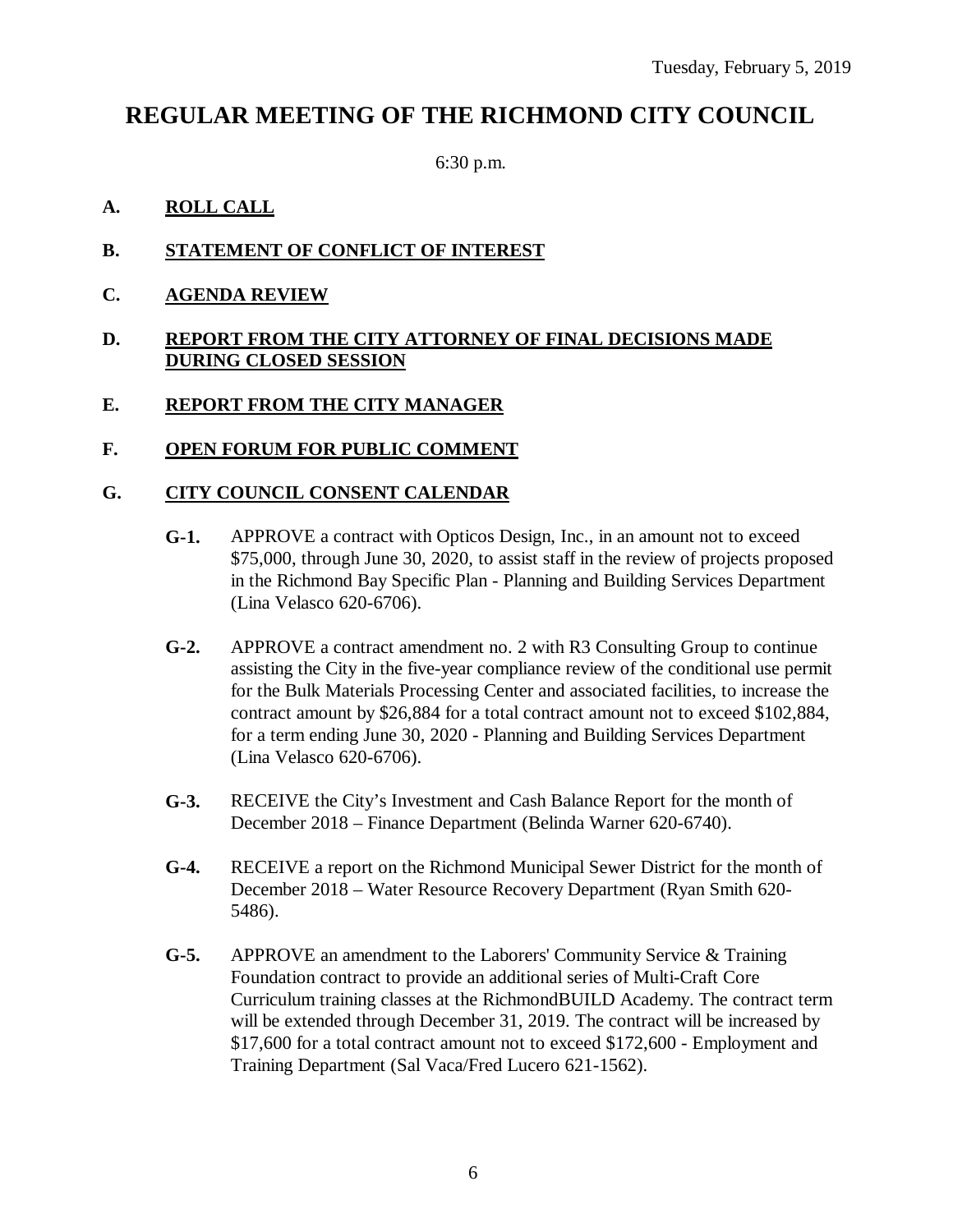- **G-6.** APPROVE appointments to the Richmond Youth Council: APPOINT Ashley Moore, re-appointment, seat 3, term expiration date October 1, 2019 - Office of the Mayor (Mayor Tom Butt 620-6503).
- **G-7.** APPROVE a two-year lease agreement amendment with the Rosie the Riveter Trust to lease office space at 440 Civic Center Plaza, extending the term to December 31, 2020, with two additional one-year options to extend the lease, and at a lease rate of \$665 per month - City Manager's Office (Carlos Martinez/LaShonda White 620-6512).
- **G-8.** RECEIVE the monthly report on Point Molate activities for the month of November 2018 - City Manager's Office (Carlos Martinez/Craig Murray 620- 6512).
- **G-9.** RECEIVE the monthly report on Point Molate activities for the month of December 2018 - City Manager's Office (Carlos Martinez/Craig Murray 620- 6512).
- **G-10.** APPROVE the Second Amended 2017/2018 North Richmond Waste and Recovery Mitigation Fee Expenditure Plan (Exhibit A), with updated funding allocations applicable to previously approved activities for the period of July 1, 2017, through June 30, 2018, as recommended by the North Richmond Waste and Recovery Mitigation Fee Joint Expenditure Planning Committee - City Manager's Office (Carlos Martinez/Lori Reese-Brown 620-6512).
- **G-11.** APPROVE authorization to make a construction change order payment to Havrilesko Construction for additional work at the Richmond Municipal Natatorium in an amount not to exceed \$4,000 for a total contract amount of \$13,500 - Department of Infrastructure Maintenance and Operations (Tim Higares 620-6502).
- **G-12.** APPROVE the First Amendment to Lease Agreement with Sause Bros Inc. at Terminal 3 for storage and minor dockside maintenance operations for its barge fleet. The Amendment provides two additional five year option terms to the existing Lease Agreement, which has a five year term with a single five year option - Port Department (Jim Matzorkis 215-4600).

### **H. PUBLIC HEARINGS**

**H-1. CONTINUED TO March 5, 2019**, The matter to CONSIDER the appeal of the Planning Commission's denial of PLN18-123, a Conditional Use Permit and Design Review Permit to install a T-Mobile small cell site with a canister enclosing an antenna, supported by a pole attachment arm and associated pole affixed equipment shroud on a pole within the public right of way adjacent to 2100 Grant Avenue - Planning and Building Services Department (Lina Velasco 620-6706).